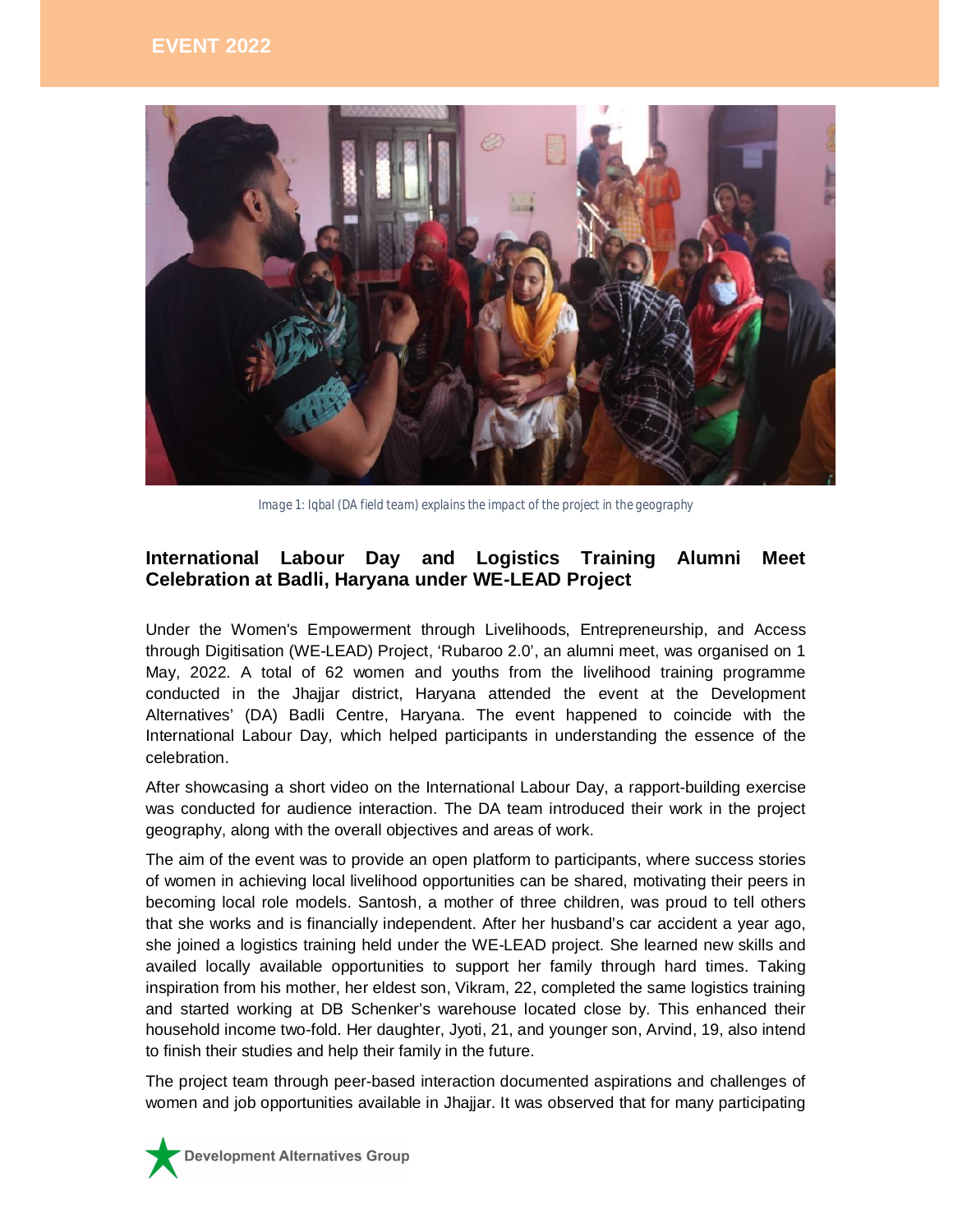women, the project enabled them to step out of their homes and connect with one another. In their community, it is traditionally considered inappropriate for women to roam freely outside the house. The belief is that only men should be working outside the house, whereas women should stay home and look after the family.

In a male-dominated community, the women under WE-LEAD are taking up local job opportunities and breaking prevalent gender-based notions regarding roles and responsibilities. With about 100 women employed in the logistics sector, through their proactive participation and financial independence, they are slowly broadening their community's mindset.



*Image 2: Participants and project community resource persons attend Rubaroo 2.0 Alumni Meet*

In the discussion on potential local businesses, the participants emphasised on the need for freedom of movement. As young girls and women needed to be accompanied with a male member (either husband, father, or son) for her safety, the idea of e-rickshaws driven by women caught people's attention. Some women also enrolled their names to acquire training to become e-rickshaw drivers. Through the alumni meet, the project team members also gathered details about the impact of the project and the future course of action.